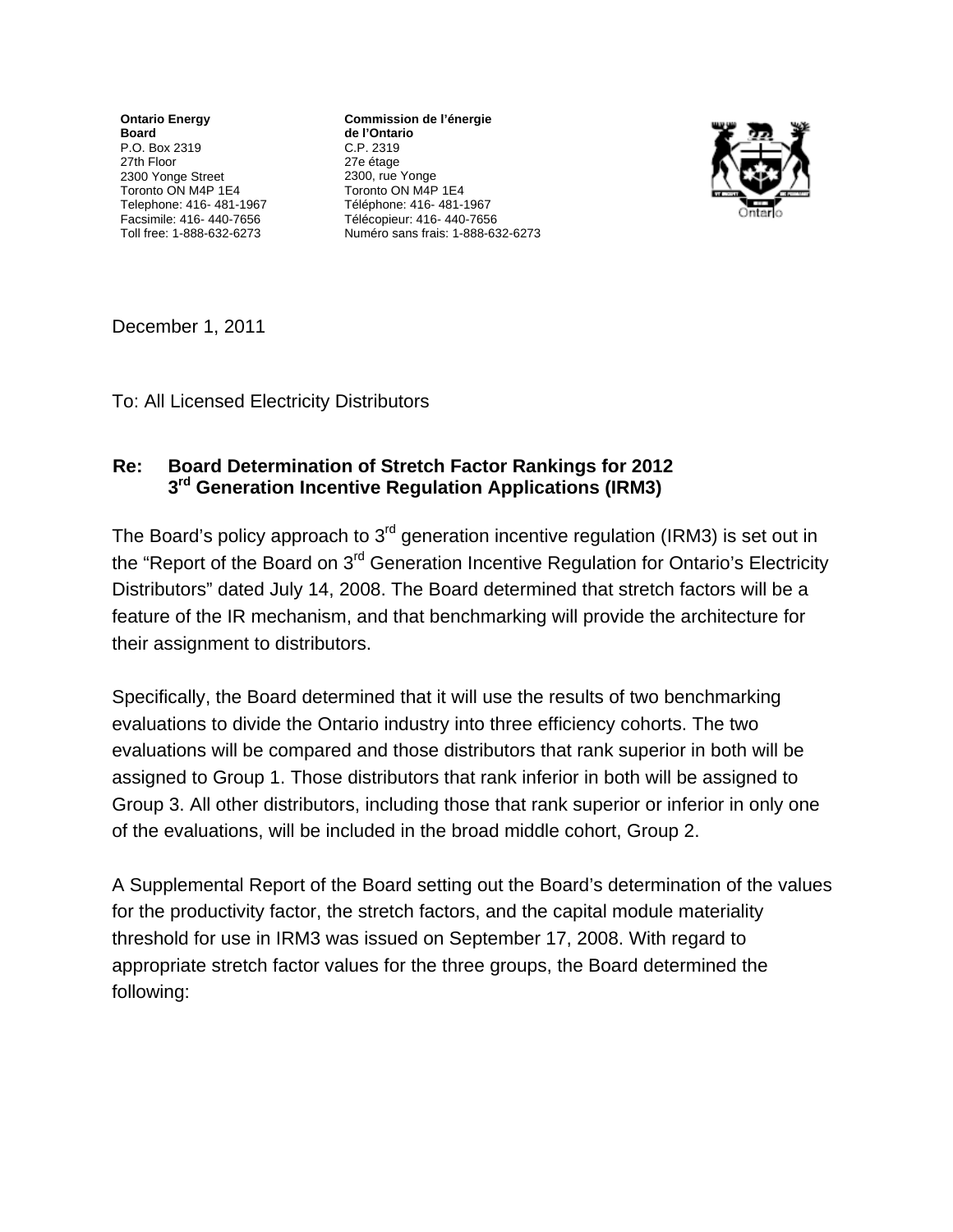| <b>Group</b>  | <b>Benchmarking Evaluations</b>                                                                                                   | <b>Stretch Factor Value</b> |
|---------------|-----------------------------------------------------------------------------------------------------------------------------------|-----------------------------|
|               | Statistically superior on the econometric<br>benchmarking model and in the top quartile on the<br>unit cost benchmarking model    | 0.2%                        |
| $\mathcal{P}$ | All other distributors, including those that rank<br>superior or inferior in only one of the evaluations                          | $0.4\%$                     |
| 3             | Statistically inferior on the econometric<br>benchmarking model and in the bottom quartile on<br>the unit cost benchmarking model | 0.6%                        |

## **Table 1: Stretch Factor Values**

 $\overline{a}$ 

The Board confirmed its determinations made on July 14, 2008 on the model it will use to assign stretch factors to distributors and that each year the cohorts for the entire sector will be re-evaluated.<sup>[1](#page-1-0)</sup> This approach will recognize and reward distributors for efficiency improvements during the term of the IR plan.

As the result of a RFP bid process, the Board chose Power System Engineering, Inc. (PSE) to prepare the stretch factor update analysis for the IRM3 applications. In its report which can be found on the Board's website, PSE has followed the same methodology as for 2009, 2010 and 2011 stretch factors and has ranked the distributors into three efficiency cohorts. $2$ 

For the 2012 rate year, the Board has determined and confirmed the following stretch factor assignments for those distributors whose rates are set using IRM3.

<span id="page-1-0"></span><sup>1</sup> [http://www.ontarioenergyboard.ca/OEB/Industry/Regulatory+Proceedings/Policy+Initiatives+and+Consultations/3rd+Generation+In](http://www.ontarioenergyboard.ca/OEB/Industry/Regulatory+Proceedings/Policy+Initiatives+and+Consultations/3rd+Generation+Incentive+Regulation) [centive+Regulation](http://www.ontarioenergyboard.ca/OEB/Industry/Regulatory+Proceedings/Policy+Initiatives+and+Consultations/3rd+Generation+Incentive+Regulation)

<span id="page-1-1"></span><sup>2</sup> [http://www.ontarioenergyboard.ca/OEB/Industry/Regulatory+Proceedings/Applications+Before+the+Board/Electricity+Distribution+](http://www.ontarioenergyboard.ca/OEB/Industry/Regulatory+Proceedings/Applications+Before+the+Board/Electricity+Distribution+Rates/3rd+Gen+Stretch+Factors) [Rates/3rd+Gen+Stretch+Factors](http://www.ontarioenergyboard.ca/OEB/Industry/Regulatory+Proceedings/Applications+Before+the+Board/Electricity+Distribution+Rates/3rd+Gen+Stretch+Factors)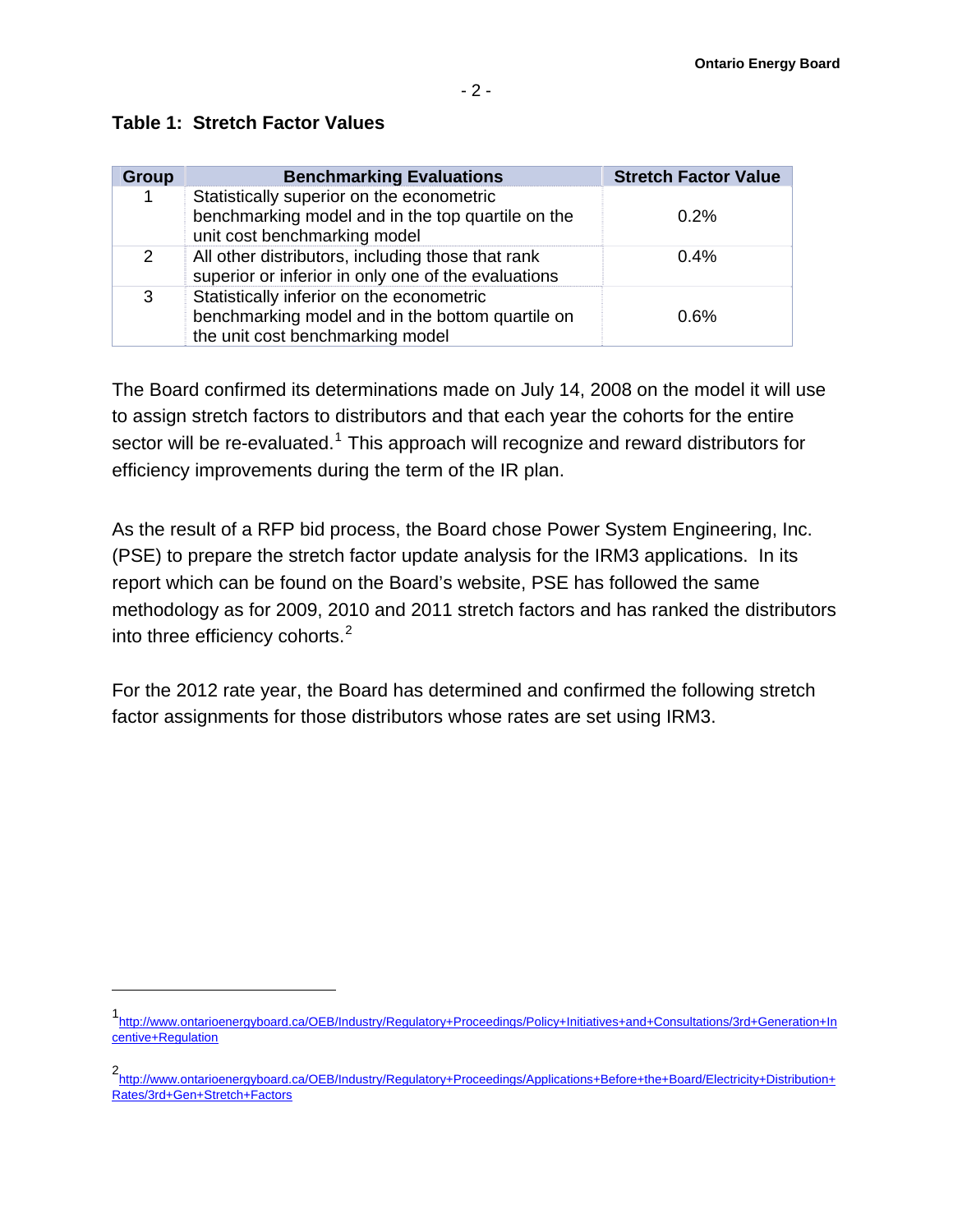## **Table 2: 2012 Stretch Factor Assignments for IRM3 Applications**

| <b>Distributor</b>                                                      | <b>Stretch Factor Group</b> | <b>Stretch Factor</b> |
|-------------------------------------------------------------------------|-----------------------------|-----------------------|
| Chatham-Kent Hydro Inc.                                                 |                             | 0.2%                  |
| Festival Hydro Inc.                                                     | 1                           | 0.2%                  |
| Grimsby Power Inc.                                                      | 1                           | 0.2%                  |
| Hydro 2000 Inc.                                                         | 1                           | 0.2%                  |
| Hydro Hawkesbury Inc.                                                   | 1                           | 0.2%                  |
| Hydro One Brampton Networks Inc.                                        | 1                           | 0.2%                  |
| Kitchener-Wilmot Hydro Inc.                                             | 1                           | 0.2%                  |
| <b>Lakefront Utilities Inc.</b>                                         | 1                           | 0.2%                  |
| Middlesex Power Distribution Corp.                                      | 1                           | 0.2%                  |
| Northern Ontario Wires Inc.                                             | 1                           | 0.2%                  |
| Renfrew Hydro Inc.                                                      | 1                           | 0.2%                  |
| Waterloo North Hydro Inc.                                               | 1                           | 0.2%                  |
| Atikokan Hydro Inc.                                                     | $\overline{2}$              | 0.4%                  |
| <b>Bluewater Power Distribution Corp</b>                                | $\overline{2}$              | 0.4%                  |
| <b>Brantford Power Inc.</b>                                             | 2                           | 0.4%                  |
| Burlington Hydro Inc.                                                   | $\overline{2}$              | 0.4%                  |
| Cambridge and North Dumfries Hydro                                      | $\overline{2}$              | 0.4%                  |
| Canadian Niagara Power Inc. Fort Erie &<br><b>Eastern Ontario Power</b> | $\overline{2}$              | 0.4%                  |
| <b>Chapleau Public Utilities Corporation</b>                            | $\overline{2}$              | 0.4%                  |
| <b>Clinton Power Corporation</b>                                        | 2                           | 0.4%                  |
| Cooperative Hydro Embrun Inc.                                           | $\overline{2}$              | 0.4%                  |
| E.L.K. Energy Inc.                                                      | 2                           | 0.4%                  |
| Enersource Hydro Mississauga Inc.                                       | $\overline{2}$              | 0.4%                  |
| Espanola Regional Hydro Distribution                                    | $\overline{2}$              | 0.4%                  |
| <b>Essex Powerlines Corporation</b>                                     | $\overline{2}$              | 0.4%                  |
| Fort Frances Power Corp.                                                | $\overline{2}$              | 0.4%                  |
| Greater Sudbury Hydro Inc.                                              | $\overline{2}$              | 0.4%                  |
| Guelph Hydro Electric Systems Inc.                                      | $\overline{2}$              | 0.4%                  |
| Haldimand County Hydro Inc.                                             | $\overline{2}$              | 0.4%                  |
| Halton Hills Hydro Inc.                                                 | $\overline{2}$              | 0.4%                  |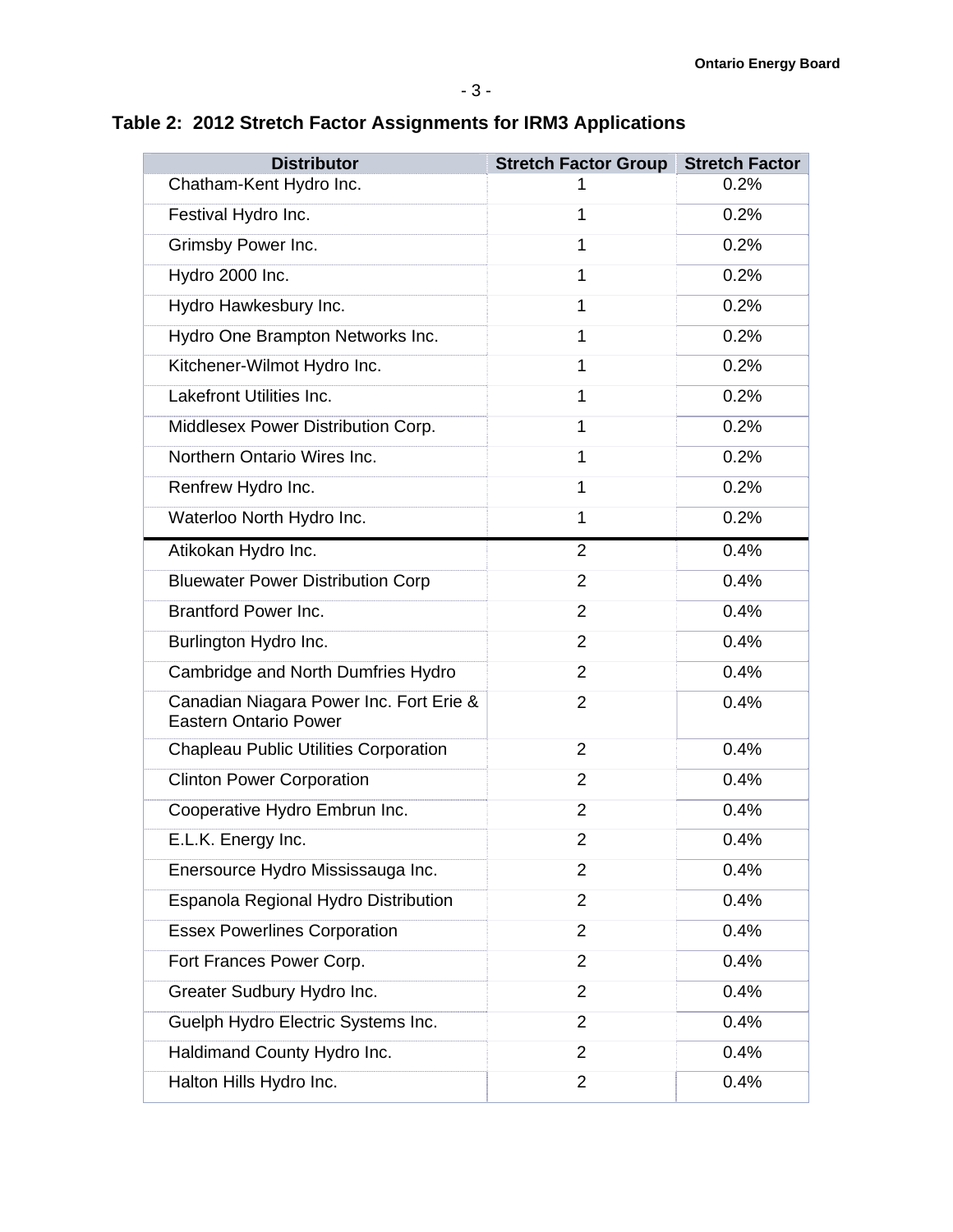| <b>Distributor</b>                         | <b>Stretch Factor Group Stretch Factor</b> |      |
|--------------------------------------------|--------------------------------------------|------|
| Hearst Power Distribution Co. Ltd.         | 2                                          | 0.4% |
| <b>Horizon Utilities Corporation</b>       | $\overline{2}$                             | 0.4% |
| Hydro One Networks Inc.                    | $\overline{2}$                             | 0.4% |
| Hydro Ottawa Limited                       | $\overline{2}$                             | 0.4% |
| Innisfil Hydro Distribution Systems Inc.   | $\overline{2}$                             | 0.4% |
| Kenora Hydro Electric Corporation Ltd.     | $\overline{2}$                             | 0.4% |
| Kingston Hydro Corporation                 | 2                                          | 0.4% |
| <b>Lakeland Power Distribution Limited</b> | $\overline{2}$                             | 0.4% |
| London Hydro Inc.                          | $\overline{2}$                             | 0.4% |
| <b>Midland Power Utility Corporation</b>   | $\overline{2}$                             | 0.4% |
| Milton Hydro Distribution Inc.             | $\overline{2}$                             | 0.4% |
| Newmarket-Tay Power Distribution Ltd.      | $\overline{2}$                             | 0.4% |
| Niagara Peninsula Energy Inc.              | $\overline{2}$                             | 0.4% |
| Niagara-on-the-Lake Hydro Inc.             | $\overline{2}$                             | 0.4% |
| Norfolk Power Distribution Inc.            | $\overline{2}$                             | 0.4% |
| North Bay Hydro Distribution Ltd.          | $\overline{2}$                             | 0.4% |
| Oakville Hydro Electricity Distribution    | 2                                          | 0.4% |
| Orangeville Hydro Limited                  | $\overline{2}$                             | 0.4% |
| Orillia Power Distribution Corporation     | $\overline{2}$                             | 0.4% |
| Oshawa PUC Networks Inc.                   | $\overline{2}$                             | 0.4% |
| <b>Ottawa River Power Corporation</b>      | $\overline{2}$                             | 0.4% |
| Parry Sound Power Corporation              | $\overline{2}$                             | 0.4% |
| Peterborough Distribution Incorporated     | $\overline{2}$                             | 0.4% |
| PowerStream Inc. (Barrie & South)          | 2                                          | 0.4% |
| PUC Distribution Inc.                      | $\overline{2}$                             | 0.4% |
| Rideau St. Lawrence Distribution Inc.      | $\overline{2}$                             | 0.4% |
| St. Thomas energy Inc.                     | $\overline{2}$                             | 0.4% |
| Sioux Lookout Hydro Inc.                   | $\overline{2}$                             | 0.4% |
| Thunder Bay Hydro Distribution             | 2                                          | 0.4% |
| Tillsonburg Hydro Inc.                     | $\overline{2}$                             | 0.4% |
| Veridian (including Gravenhurst)           | 2                                          | 0.4% |
| Wasaga Distribution Inc.                   | $\overline{2}$                             | 0.4% |
| Welland Hydro Electric System Corp.        | $\overline{2}$                             | 0.4% |